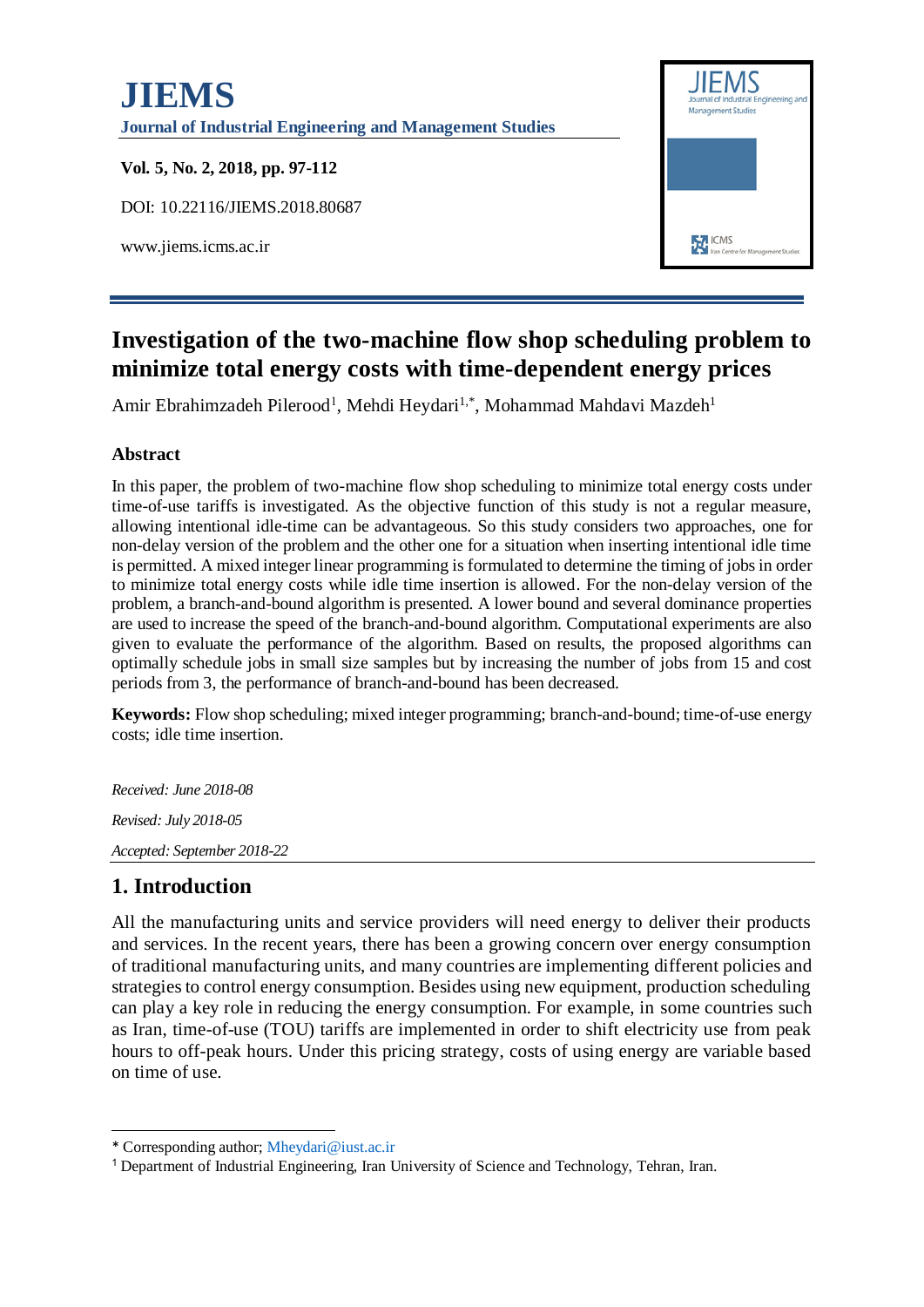TOU tariffs provide an opportunity for electricity users to implement economic load dispatch (ELD), i.e., reduce electricity costs by cutting power loads during on-peak periods and shifting loads from on-peak to off-peak periods (Tan et al., 2016). Then by shifting highly energy consumed jobs to off-peak hours of the day, a manufacturer can play an essential role in saving energy for other users and at the same time, saving energy costs for itself.

In this paper, we are investigating the problem of two-machine flow shop scheduling to minimize the total energy costs (TEC) under TOU situation that will be addressed here as TFTT. The single machine version of this problem has been proved to be NP-hard by Fang et al. (2016).

It is important to note that TEC under TOU tariffs is not a regular measure, i.e. the measures that are non-decreasing in job completion times. So allowing intentional idle-time can be advantageous. Kanet and Sridharan (2000) defined an inserted idle time (IIT) schedule as a feasible schedule in which a machine is kept idle at a time when it could begin processing an operation.

Although IIT may improve non-regular measures in scheduling problems but there are some cases where idle time cannot be inserted in real life settings. Such cases are generally motivated by the prohibitively high cost of idling the machines, the technological infeasibility of idling them, or undesirable effects in certain production environments (see e.g. Józefowska, 2007 and Schaller and Valente, 2013).

In this paper the TFTT problem will be investigated under two scenarios. First, when an inserted idle time schedule is permitted, and the second with non-delay scheduling. By non-delay we mean operations on machines must be carried out without any inserted idle times which never permit a delay (via inserted idle time) when the machine becomes available and work is waiting. For the first case a new time-interval based mixed integer mathematical model is presented, while for the non-delay version of the problem a branch-and-bound algorithm is suggested. So, the main contribution of this work is two-fold. First, a new continuous-time mixed-integer linear programming (MILP) model is proposed for the problem. Second, a branch-and-bound algorithm is developed.

In the next section, a literature review is presented. In this section, we firstly review some most important energy related scheduling research and in the second part, scheduling research with concentration on time-dependent-costs, e.g. TOU prices, are introduced. In the third section, the problem TFTT is introduced and a small example is provided. In the fourth section a mixed integer linear programming is formulated for solving the problem while inserted idle time is permitted. In the fifth section, different dominance properties and special cases of the non-delay version of the problem are studied. In section six, procedure and elements of our suggested branch-and-bound is introduced which consists an approach for calculating lower bound. In section seven, computational results are presented. Finally, in section eight, and as conclusion some further studies are suggested.

#### **2. Literature review**

Actually most of the research about energy related scheduling are about machine on/off strategies. In these problems, by proposing a turn-on and turn-off scheduling framework, overall energy consumption can be reduced (Mouzon et al, 2007). For example, Mouzon and Yildrim (2008) analyzed a single machine problem which aims to minimize both the total tardiness and the total energy consumption. Liu et al. (2014) studied a bi-objective minimization of total weighted tardiness and total energy consumption in job shops. They considered different energy consumption rate depending on the jobs and the machines and tried to find the best solutions based on Pareto front. For solving the problem, they proposed a NSGA-II metaheuristic to gain optimal Pareto fronts.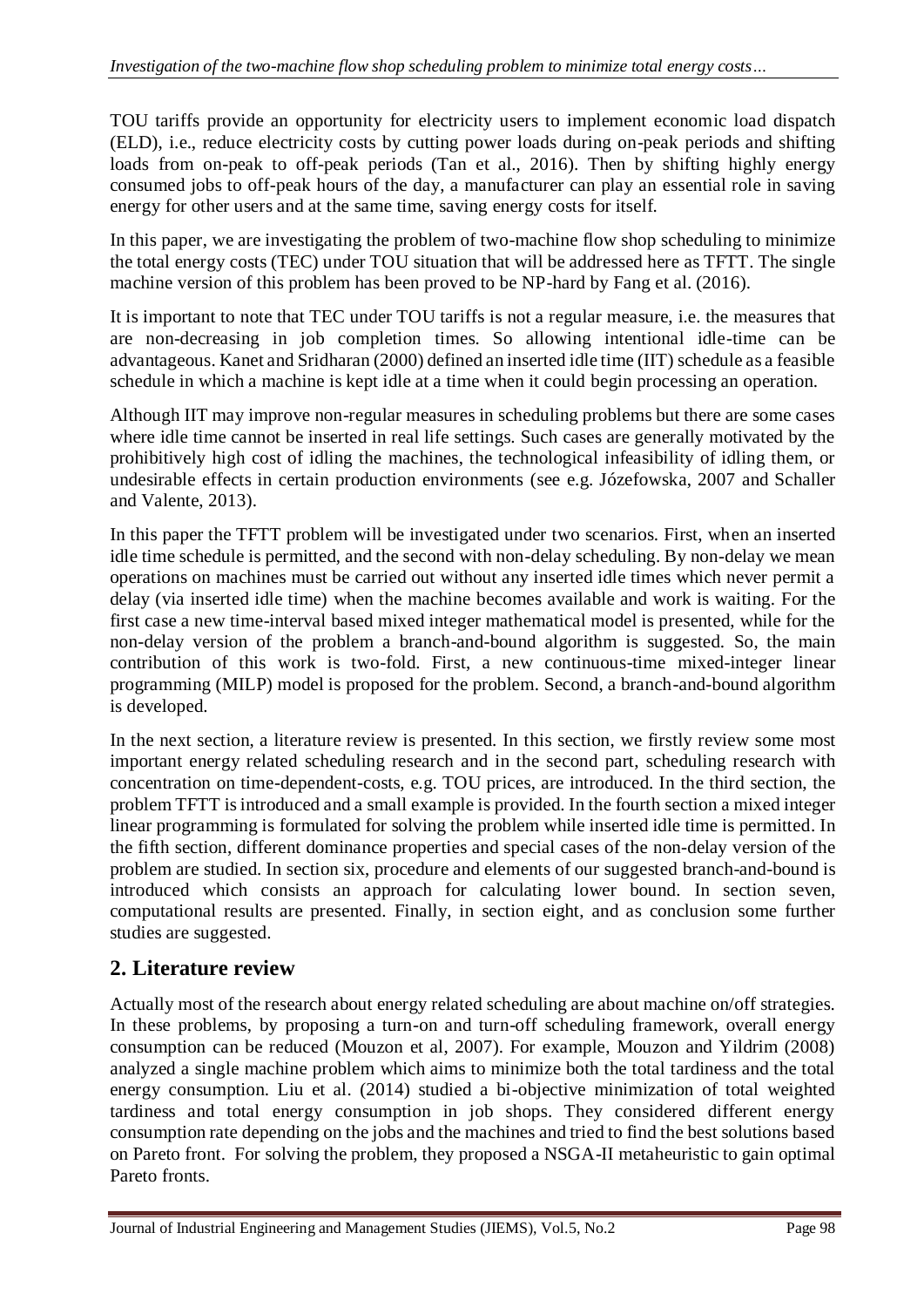When the on/off control framework is not applicable, an alternative for energy saving can be based on machine speed scaling. For example, Liu and Huang (2014) examined carbon footprint within the context of production scheduling. They considered a batch-processing machine scheduling problem to minimize both the total weighted tardiness and energy related criteria. Che et al. (2015) investigated a single machine scheduling problem to minimize energy consumption with bounded maximum tardiness. They assumed that energy consumption is associated with the processing speed and they proposed two MILP models to make two optimal decisions about job sequencing and speed choosing.

Zhang and Chiong (2016) proposed a multi-objective genetic algorithm to minimize the total energy consumption and the total weighted tardiness in job shops while energy consumption is based on speed scaling framework.

From the energy cost perspective, time-of-use (TOU) electricity prices is getting more attention. Under this pricing strategy, cost of energy will be different from time to time and finding the optimal decision will be completely different from the situation with static prices.

As one of the first studies in this regard, Wan and Qi (2010) presented the concept of "timeslot" in scheduling literature and that is when different time frames can have different costs whenever a job is scheduled on that time frame. Although they did not study the problem of energy cost, but they mentioned that TOU costs can be seen as a special application for their problem. They studied complexity of different classic scheduling problem when they are mixed with "timeslot costs" in order to minimize a combination of the classic objective functions and total slotcost minimization. They actually proved that for some of the problems such as combination of total flow time and total slotcost, the problem is NP-hard. Also some other research has been conducted based on the slotcosts concept (see Zhong and Liu (2012), Chen et al. (2015), Zhao et al. (2015)).

By considering the TOU concept in scheduling, Luo et al. (2013) studied the problem of Flexible Flow Shop scheduling with time-of-use tariffs to minimize both make span and total energy costs. In their problem, each machine consumes a specific amount of energy depending on their state and speed. A bi-objective Ant Colony algorithm is presented to solve the problem in large scale examples.

Moon et al. (2013) presented a metaheuristic algorithm to minimize two objectives of make span and total energy costs in the environment of parallel machine scheduling with TOU costs. They could minimize the energy costs by inserting idle time for machines and at the same time they were considering the trade-off between make span deterioration and energy costs improvement. Shrouf et al. (2014) considered a single machine scheduling problem, when machine could stay at three different states of process, idle and turned-off. Then they proposed a mathematical model and a metaheuristic algorithm to minimize the total energy costs with TOU costs. Later, Aghelinejad et al. (2016) proposed an improved version of Shrouf et al. (2014) mathematical model. They presented two new mathematical models to reduce total energy consumption cost of a single machine manufacturing system. The problem consists of optimizing simultaneously the processing of the jobs and utilization of the machine.

Zhang et al. (2014) studied a Flow Shop scheduling problem to find a Pareto front for total energy costs and total *CO<sup>2</sup>* emissions under TOU costs. They presented a time-indexed integer programming model and implemented their model on a case study with only one product. Actually their mathematical model is not flexible enough to schedule a variety of products and it can perform well for serial production planning of production types with specific number of throughput. Contrary to their research, we will introduce a new time-interval based mathematical model and a branch-and-bound algorithm for finding exact scheduling of various jobs. Gong et al. (2015) studied a single machine total energy costs minimization considering the TOU costs.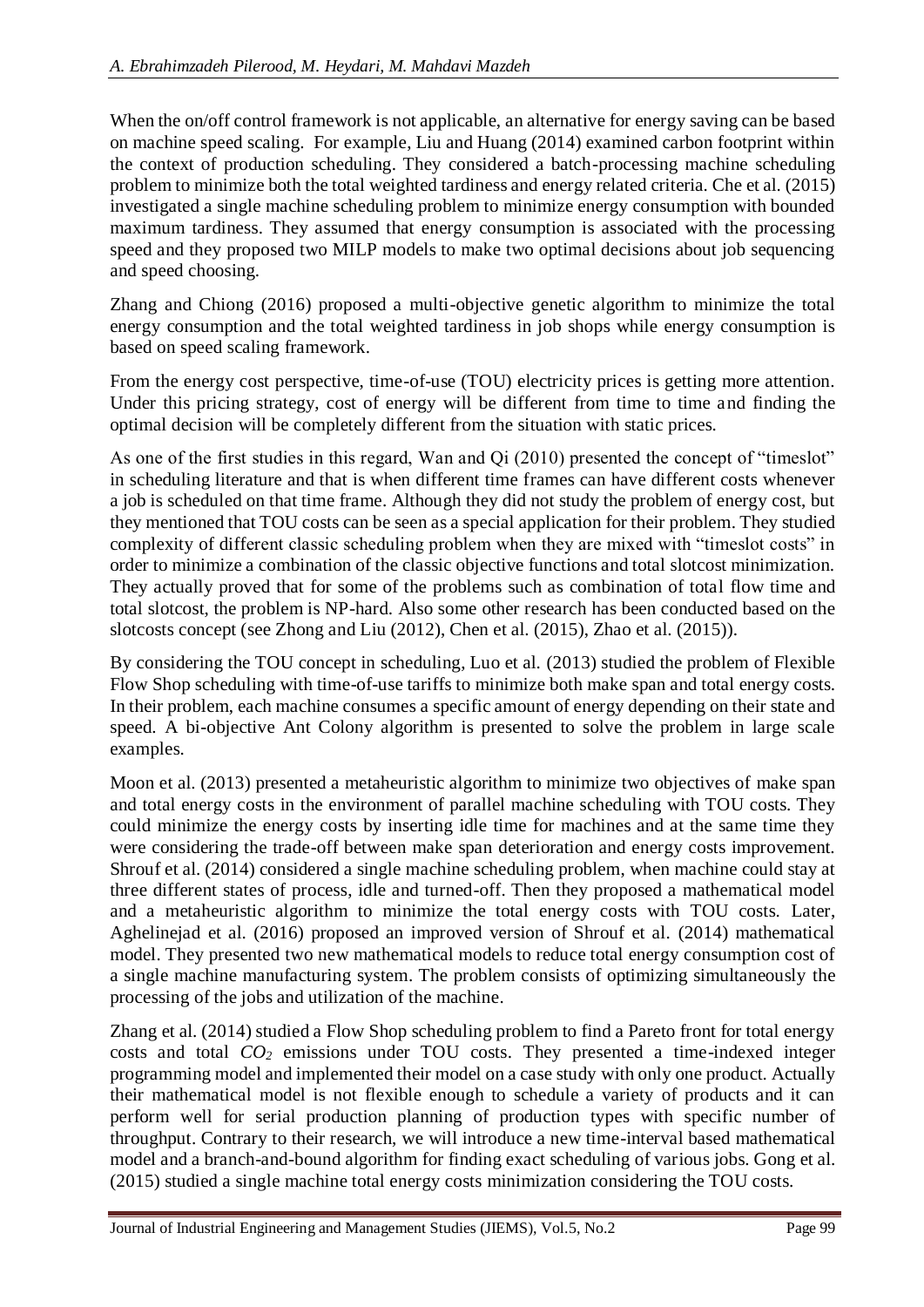A mixed integer mathematical model is presented while make span is not allowed to exceed the desired level of decision maker.

Fang et al. (2016) studied the single machine scheduling problem with TOU costs to minimize total energy costs. In their problem under study, each job has a different resource consumption and they studied five classes of problems. One of the most important results of their study is proving that the non-preemptive version of the problem is NP-hard. Later Che et al. (2016) proposed a mathematical model and a greedy heuristic algorithm to minimize total energy costs for the same problem, also Ding et al. (2016) studied the same problem but in the parallel machine environment with two approaches: 1) Presenting a time-interval-based mixed integer linear programming 2) Using Dantzig-Wolfe technique and column generation algorithm.

Wang et al. (2017) studied a two-machine permutation flow shop scheduling problem to minimize the total electricity cost of processing jobs under time-of-use electricity tariffs. Two heuristic algorithms based on Johnson's rule and dynamic programming method are designed and they investigated how to find an optimal schedule using dynamic programming when the processing sequence is fixed.

Most of the studies in this field, investigated the single machine environment while the flow shop scheduling studies are rare. To best of our knowledge, this study is among the first studies that consider both approaches when an inserted idle time schedule is permitted, and the one with nondelay scheduling. In the next section, our suggested problem will be defined and formulated.

## **3. Problem definition**

We are studying a two machine flow shop problem with  $J=(1,2,..., n)$  that is a given set of twooperation jobs available to be processed at time zero. Each job requires the first operation on machine 1 and the second operation on machine 2. At any time, each machine can process at most one job and each job can be processed on at most one machine. Once the processing of a job on a machine has started, it must be completed without interruption. Also, each job must be processed in the same order at every machine. Let  $p_{j,l}$  and  $p_{j,2}$  be the processing times of job *j* on operation 1 and 2 respectively.

On the other hand, the processing of jobs consumes energy resources and incurs corresponding resource cost, e.g. electricity costs. Let  $q_{j,l}$  and  $q_{j,2}$  be the resource demand for the first and the second operation of job *j*, respectively. The resource price varies in time horizon and obeys the time-of-use tariffs. A set of *P* consists of *K* time periods, is used to formulate the time dependent pricing scheme. Period  $k, k \in P$  is characterized by its starting time  $t_k$ , duration  $a_k$  and resource price  $f_k$ . Main aim of the problem is to assign the jobs to the available cost periods with different resource prices in the time horizon  $[0, T]$  so as to minimize the total resource cost required for processing them. In fact, when an inserted idle time schedule is permitted, the solution is to determine the start time and completion time of each operation while in the non-delay version of the problem a solution is a sequence of operations. As mentioned earlier the single machine version of this problem has been proven to be strongly NP-hard by Fang et al. (2016).

To clarify the problem of TFTT, let's consider a small example with six jobs and three cost periods. Suppose each job has a specific processing time and energy demand on each machine which is based on table 1. Table 2 gives the TOU tariffs throughout a day. Figure 1 shows one sequence of jobs and their corresponding energy cost (EC) in non-delay version of the problem.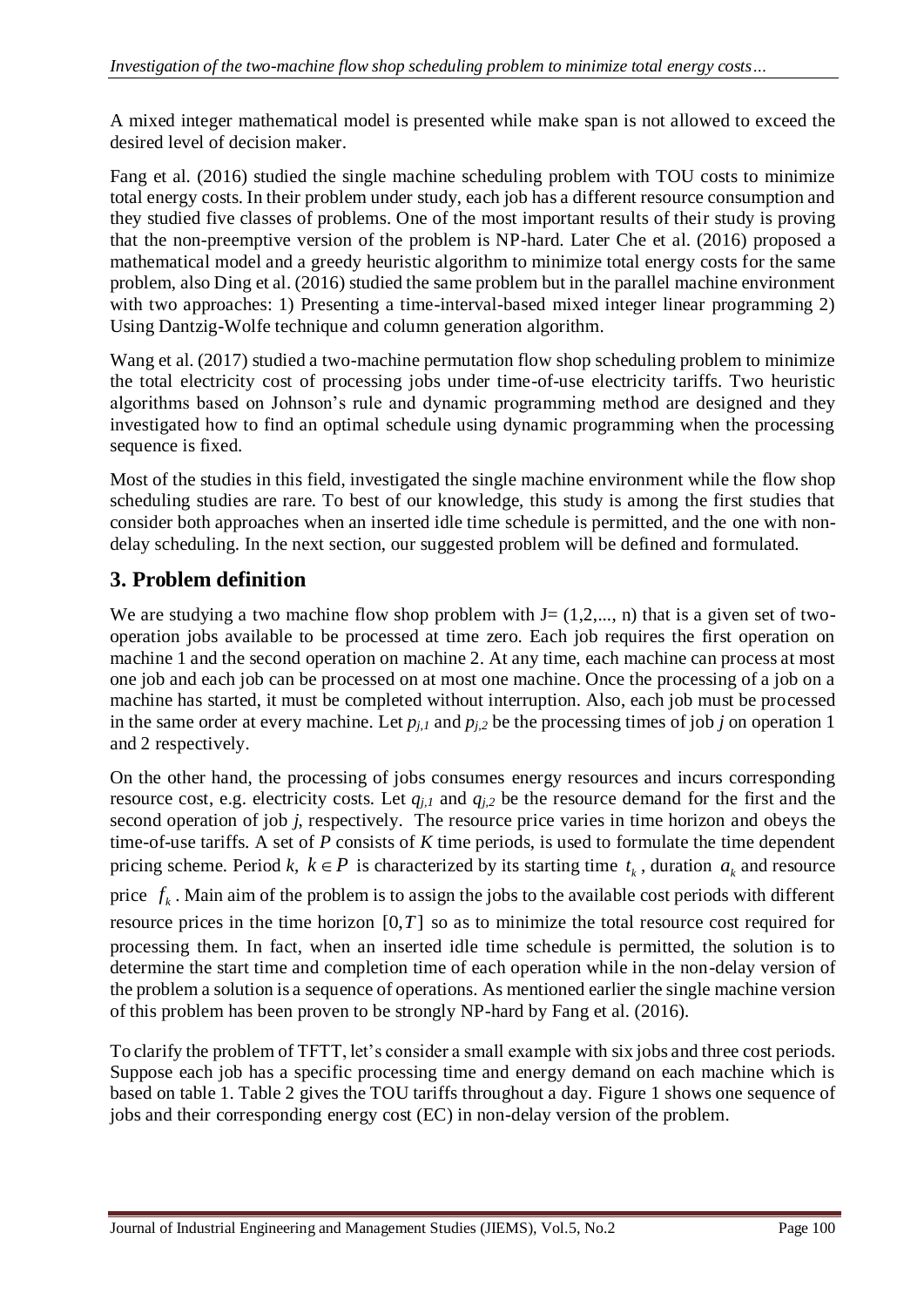|  | Table 1. I rocessing three and energy demand of each job on each machine |                    |                           |                         |                         |  |  |  |  |
|--|--------------------------------------------------------------------------|--------------------|---------------------------|-------------------------|-------------------------|--|--|--|--|
|  | <b>Jobs</b>                                                              | Processing time on | <b>Processing time on</b> | <b>Energy demand on</b> | <b>Energy demand on</b> |  |  |  |  |
|  |                                                                          | the first machine  | the second machine        | the first machine       | the second machine      |  |  |  |  |
|  |                                                                          |                    |                           |                         |                         |  |  |  |  |
|  |                                                                          |                    |                           |                         |                         |  |  |  |  |
|  |                                                                          |                    |                           |                         |                         |  |  |  |  |
|  |                                                                          |                    |                           |                         | 2.5                     |  |  |  |  |
|  |                                                                          |                    |                           |                         | 1.5                     |  |  |  |  |
|  |                                                                          |                    |                           |                         |                         |  |  |  |  |
|  |                                                                          |                    |                           |                         |                         |  |  |  |  |

**Table 2. TOU tariffs**

**Table 1. Processing time and energy demand of each job on each machine**



**Figure 1. One sequence of jobs (lower part) and the corresponding energy cost (upper part)**

It worth to mention that *T* is seen as an upper bound for make span of the problem. Because if there exist some sequences with completion time later than *T*, they will be infeasible. So *T* is a parameter which is defined by decision maker. In this paper *T* is a number more than  $C<sub>u</sub>$  which is the upper bound of make span. Kim (1993) developed a procedure to generate a sequence with the maximum make span, which we show by  $C_u$ . Then in our problem it is assumed that  $T \ge C_u$  and this implies that a feasible schedule always exists.

## **4. MILP of TFTT with idle time**

To develop a mixed integer mathematical model, two types of variables are needed. The first type will be used to sequence jobs and determine a feasible schedule while the latter will be used to calculate TEC.

For defining a feasible schedule an approach inspired by Manne (1960) is suggested based on whether a job occurs before others. Let  $x_{j,i}$  be a binary variable equal to one if job *j* precedes job

*i* in the sequence (not necessarily immediately before it), and zero otherwise. Also let  $s_{j,l}$  and  $c_{j,l}$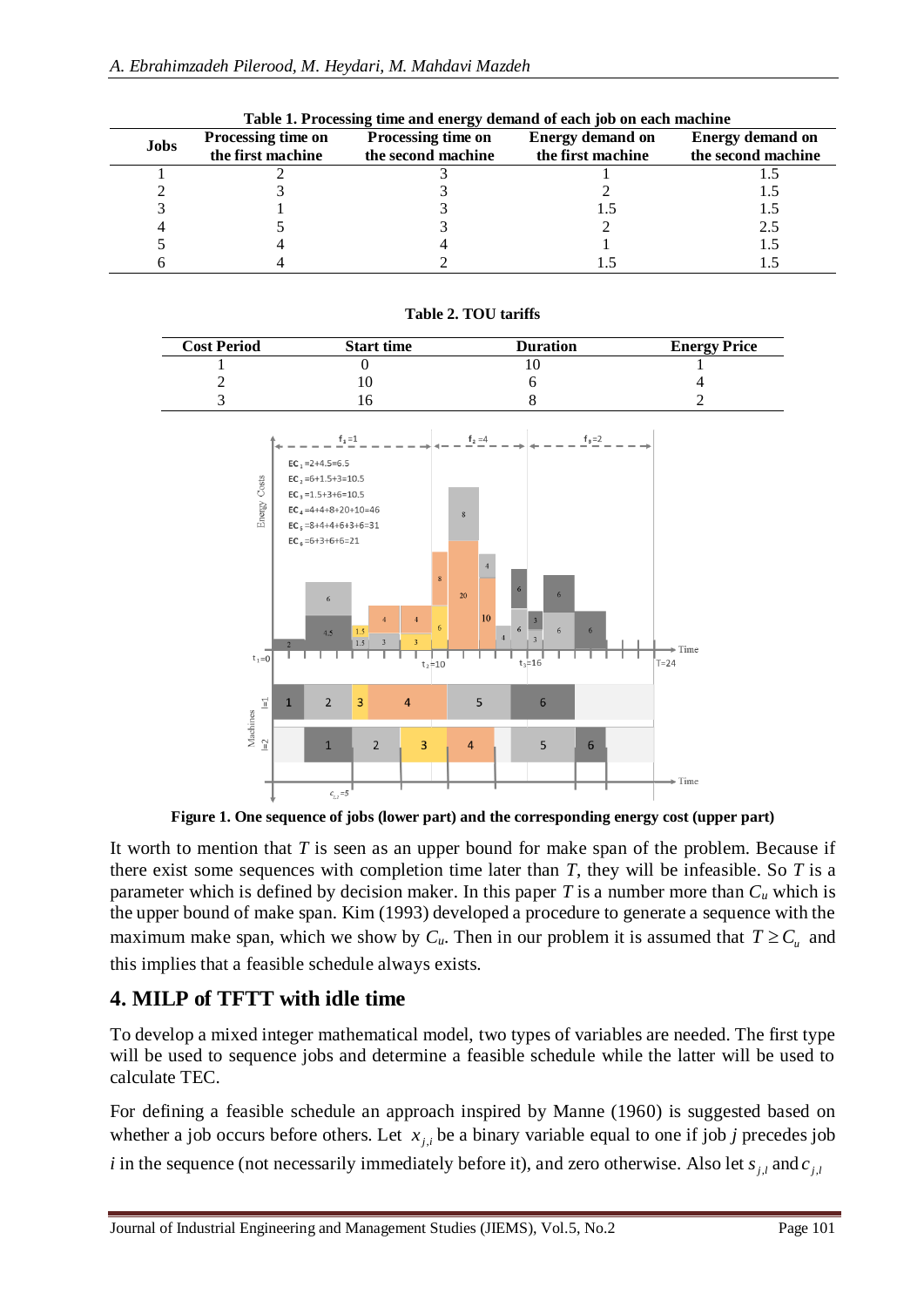be the start time and completion time of each job  $j$  on the  $l<sup>th</sup>$  operation, respectively. Finally, constant  $M<sub>1</sub>$  used in the formulation, represents a large positive number. Then constraints (1-6) can be used for sequencing jobs in two machine flow shop and also determining start time and completion time of each operation. For more clarification about the model, all the indices and parameters are defined as the following:

- $x_{j,i}$ : a binary variable equal to one if job *j* precedes job *i* in the sequence
- $p_{j,l}$ : processing times of job *j* on the  $l^{th}$  operation
- $s_{j,l}$ : start time of each job *j* on the *l th* operation
- $c_{\scriptscriptstyle{j,l}}$ : completion time of each job *j* on the *l th* operation
- $M_1$ : a large positive number

*T* : an upper bound for make span of the problem, i.e. a fixed number

- $c_{i,1} \geq p_{i,1}$ for  $j = 1, ..., n$ (1)
- for  $j = 1, ..., n$ (2)  $c_{i,2} \geq c_{i,1} + p_{i,2}$ (3)  $c_{j,l} \ge p_{j,l} + c_{i,l} - M_1 x_{j,i}$  for  $j = 1,...,n-1; i = j+1,...,n; l = 1,2$

$$
c_{i,l} \ge p_{i,l} + c_{j,l} - M_1(1 - x_{j,i})
$$
 for  $j = 1,...,n-1$ ;  $i = j+1,...,n$ ;  $l = 1,2$  (4)  
for  $j = 1,...,n$ ;  $l = 1,2$  (5)

$$
c_{j,2} \le T \qquad \text{for } j = 1,\dots,n \tag{6}
$$

Before talking about the second type of variables, it should be noted that an operation might be processed in more than one cost period because either its processing time is sufficiently greater than the duration of a period or it is processed across two or more adjacent periods. For this reason, three cases can be distinguished to calculate energy cost of operations. The first one is when an operation is completely processed within a cost period. The second case happens when an operation is processed among two adjacent cost periods. Finally, the third case happens when an operation is done within more than two cost periods. Figure 2 shows an example with all the aforementioned cases.



**Figure 2. An example for three conditions of operation placements**

For calculating energy costs of each job, two types of binary variables are defined as  $S_{j,k,l}$  a binary variable is equal to one if job *j* starts its  $l^{th}$  operation at time period *k* and  $F_{j,k,l}$  that is equal to one when job *j* completes its  $l^{th}$  operation at time period *k*. Finally  $y_{j,k,l}$  shows how much time of each operation *l th* of job *j* is processed at time period *k*. For more clarification about the model, all the indices and parameters are defined as the following: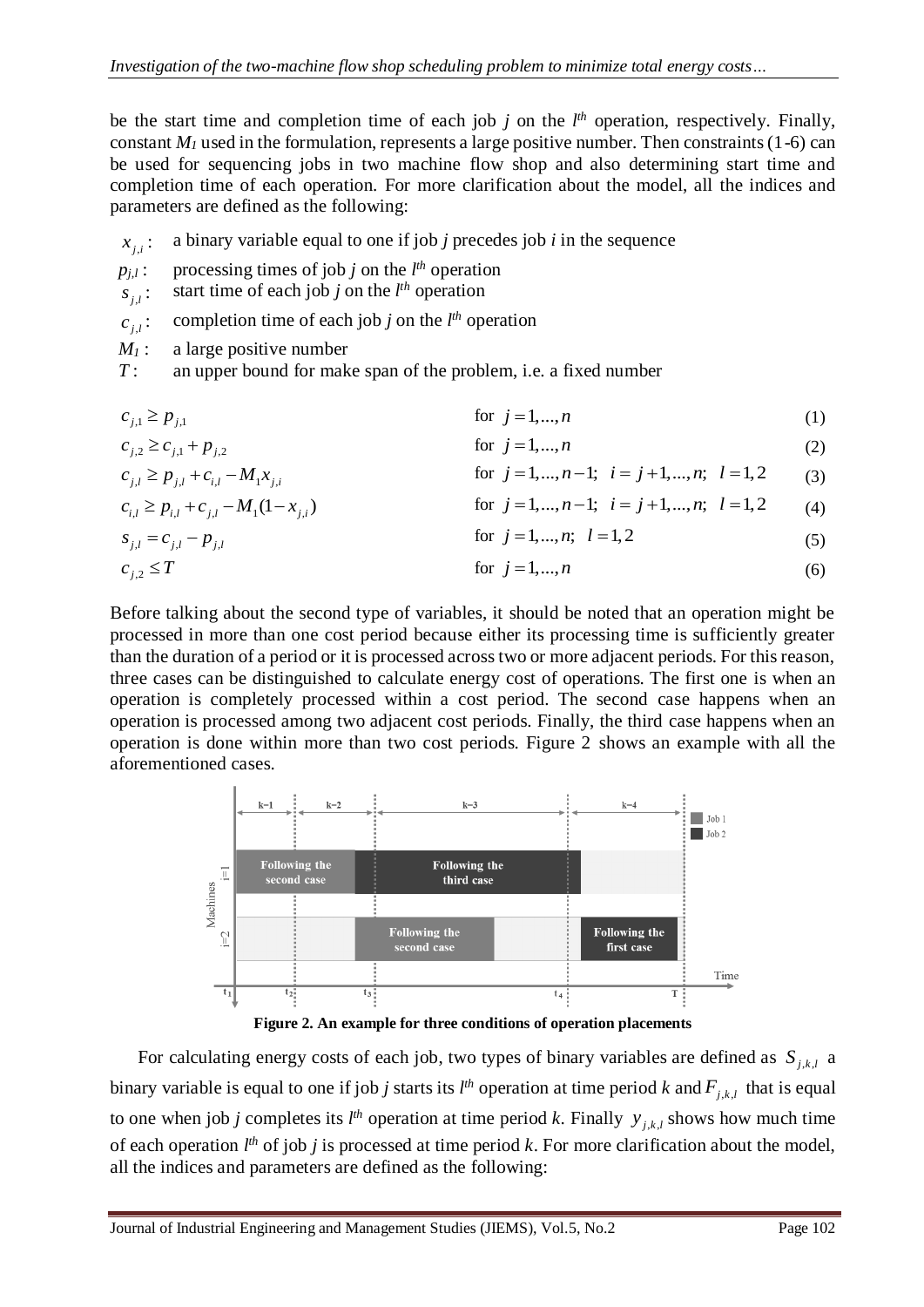$S_{j,k,l}$ : a binary variable equal to one if job *j* starts its *l th* operation at time period *k*  $F_{i k l}$  : : a binary variable equal to one when job *j* completes its *l th* operation at time period *k*  $y_{j,k,l}$ : shows how much time of each operation  $l^{th}$  of job *j* is processed at time period *k*  $q_{j,l}$ : resource demand of job *j* on the  $l^{th}$  operation *k t* : starting time of period *k*  $a_{k}$ duration of period *k*  $f_{k}$ : resource price of period *k M<sup>2</sup>* : a large positive number

With the notation given above, the investigated problem can be formulated as the following MILP model:

Minimize 
$$
TEC = \sum_{j=1}^{n} \sum_{k=1}^{K} \sum_{l=1}^{2} (y_{j,k,l})(q_{j,l})(f_k)
$$
  
\nSubject to:  
\n(1-6)  
\n $y_{j,k,l} \ge p_{j,l} - M_2(2 - S_{j,k,l} - F_{j,k,l})$  for  $j = 1,...,n$ ;  $k = 1,...,K$ ;  $l = 1,2$  (7)  
\n $y_{j,k,l} \ge (c_{j,l} - t_k) - M_2(2 - S_{j,k,l} - F_{j,k,l,l})$  for  $j = 1,...,n$ ;  $k = 1,...,K$ ;  $l = 1,2$  (8)  
\n $y_{j,k,l} \ge a_k \left( (\sum_{y=1}^{k-1} S_{j,y,l} + \sum_{y=k+1}^{K} F_{j,y,l}) - 1 \right)$  for  $j = 1,...,n$ ;  $k = 2,...,K$ ;  $l = 1,2$  (9)  
\n $y_{j,k,l} \ge a_k \left( (\sum_{y=1}^{k-1} S_{j,y,l} + \sum_{y=k+1}^{K} F_{j,y,l}) - 1 \right)$  for  $j = 1,...,n$ ;  $k = 2,...,K - 1$ ;  $l = 1,2$  (10)  
\n $s_{j,l} \le t_{k+1} + M_2(1 - S_{j,k,l})$ ;  $t_{K+1} = T$  for  $j = 1,...,n$ ;  $k = 1,...,K$ ;  $l = 1,2$  (12)  
\n $\sum_{k=1}^{K} S_{j,k,l} = 1$  for  $j = 1,...,n$ ;  $k = 1,...,K$ ;  $l = 1,2$  (13)  
\n $c_{j,l} \ge t_{k-1} + M_2(1 - F_{j,k,l})$ ;  $t_{K+1} = T$  for  $j = 1,...,n$ ;  $k = 1,...,K$ ;  $l = 1,2$  (14)  
\n $c_{j,l} \ge t_k - M_2(1 - F_{j,k,l})$  for  $j = 1,...,n$ ;  $k = 1,...,K$ ;  $l = 1,2$  (15)  
\n

Constraints (7-10) calculate amount of time each operation occupies at different cost periods. Figure 2 and aforementioned explanation about the three different cases of job-period engagement can clarify these constraints. Constraints (11-13) deal with assigning binary variable of  $S_{j,k,l}$  and similarly constraints (14-16) calculate  $F_{j,k,l}$  that shows if an operation is completed in a period. Finally, to accelerate the speed of solvers, it can be useful to define a value for  $M_1 = T + \max_{j,l} (p_{j,l})$ 

and  $M_2 = T$ . Some studies in the literature use a discrete-time formulation for scheduling problems under time dependent costs. With discrete-time formulation, the number of binary variables can be really huge due to the division of time horizon. In this work, a continuous-time formulation is proposed.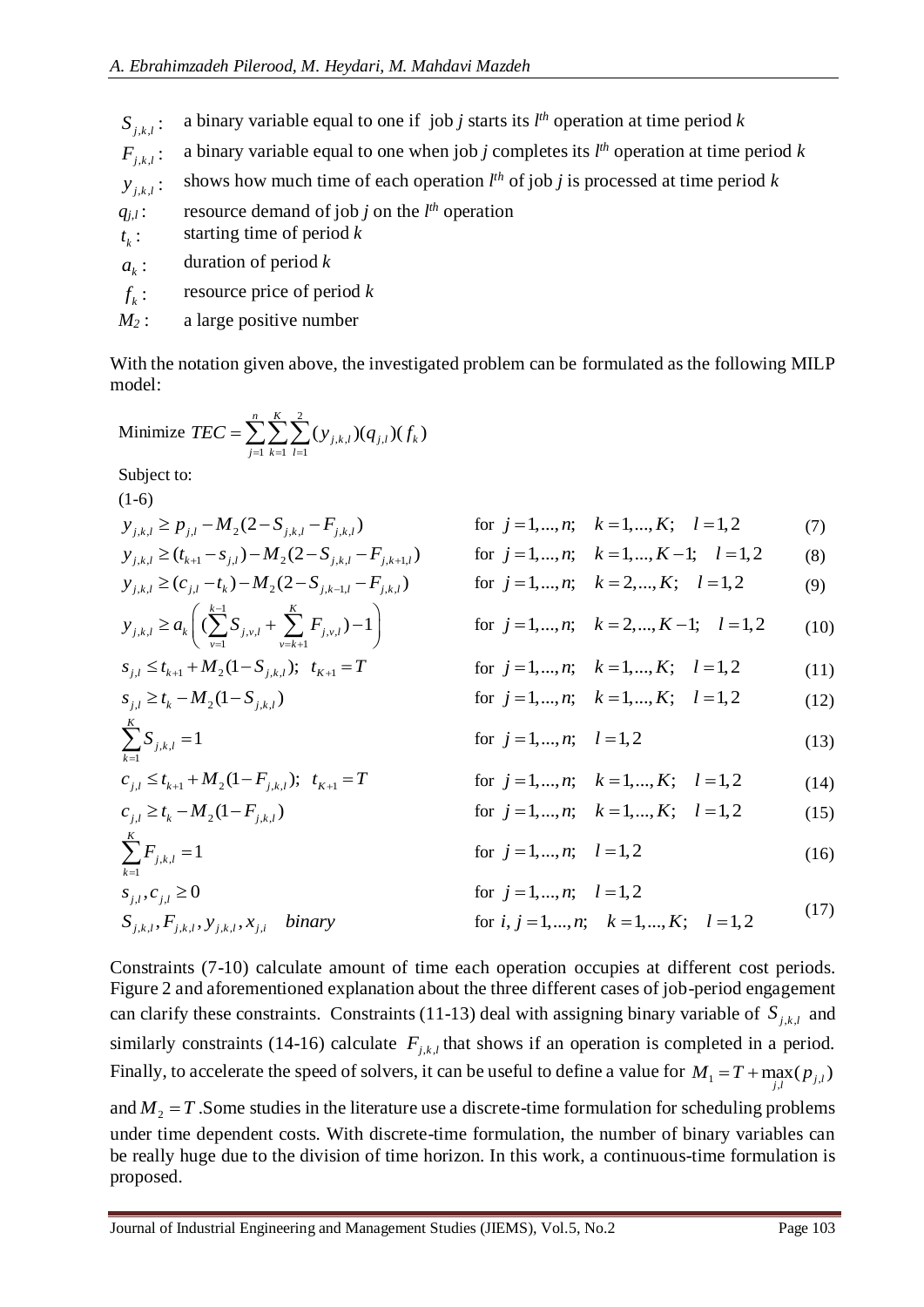The proposed MILP can find optimum solutions for small size instances while for solving large size instances, heuristic algorithms can be useful.

## **5. Dominance properties of non-delay TFTT**

In this section, some lemmas, which are the basis of the proposed branch-and-bound (B&B) algorithm, are presented and special cases are investigated for the non-delay version of the problem. By non-delay we mean operations on machines must be carried out without any inserted idle times which never permit a delay (via inserted idle time) when the machine becomes available and work is waiting. As a result the solution space of the problem will be finite and there will be *<sup>n</sup>*! different combinatorial solutions to be searched.

By finding dominance rules, some sequences can be pruned without checking lower bounds if they are dominated by others and as a result they can be excluded from consideration to accelerate the search procedure of our proposed B&B.

We employ the method of pairwise interchange of two adjacent jobs *i* and *j*. Let *S* be the current schedule while *S'* be identical with *S* except that the jobs *i* and *j* are interchanged. Also let *h* be the job immediately following  $\{i, j\}$  either before or after pairwise interchange.

On the other hand, because of the property of flow-shop scheduling, by interchanging two adjacent jobs, the next jobs after  $\{i, j\}$  in the sequence might shift forward or backward in the sequence results in changing objective function. So before investigating the dominance rules, it is important to understand the conditions in which interchanging  $\{i, j\}$  does not affect any shift for the operations of job *h*.

Let  $EC_i(S)$  and  $EC_j(S)$  be the energy cost values for jobs *i* and *j*, respectively in the schedule *S*. Also let *TEC(S)* and *TEC(S')* represent total energy costs for the schedules *S* and *S'*. By inspiring the formulation of Sen et al. (1989), let  $I_i$  and  $I_j$  denote idle times in *S* occurring on the second machine immediately prior to processing of jobs *i* and *j*. Similarly, let  $I'$ <sub>*i*</sub> and  $I'$ <sub>*j*</sub> denote idle times in *S'*.

If  $C_i(S)$  denotes the completion time of job *i* in the schedule *S*, then:

$$
C_i(S) = \sum_{b=1}^i p_{b,2} + \sum_{b=1}^i I_b = \sum_{b=1}^{i-1} p_{b,2} + \sum_{b=1}^{i-1} I_b + p_{i,2} + I_i
$$
\n(18)

For ease of further calculations, letting *N*:

$$
N = \sum_{b=1}^{i-1} p_{b,1} - \sum_{b=1}^{i-1} p_{b,2} - \sum_{b=1}^{i-1} I_b
$$
 (19)

It can be concluded:

$$
I_i = \max\{0, N + p_{i,1}\}\tag{20}
$$

$$
I_j = \max\{0, N + p_{i,1} + p_{j,1} - p_{i,2} - I_i\}
$$
\n(21)

$$
I'_{j} = \max\{0, N + p_{j,1}\}\tag{22}
$$

$$
I'_{i} = \max\{0, N + p_{i,1} + p_{j,1} - p_{j,2} - I'_{j}\}\
$$
\n(23)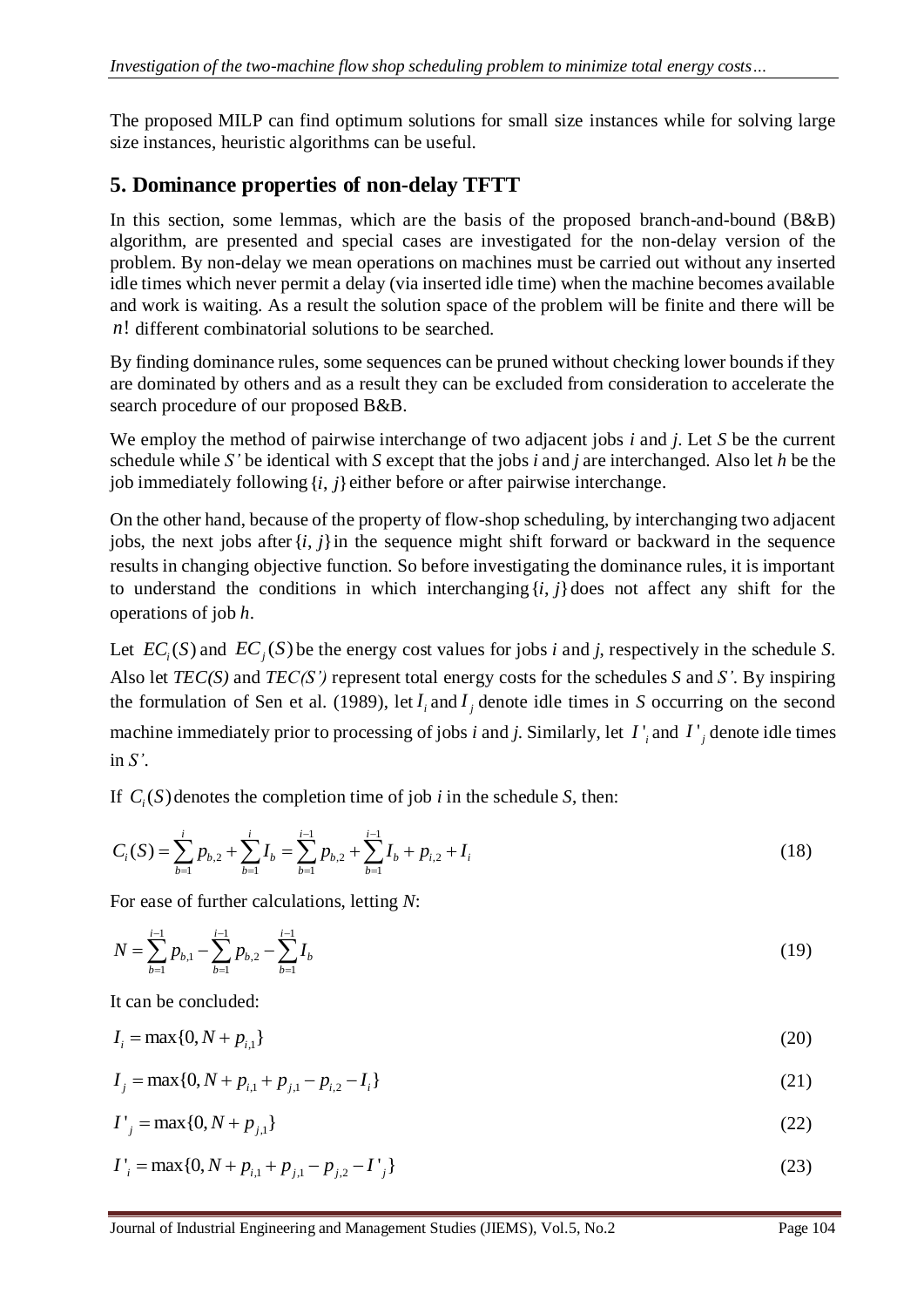The only condition in which the position of job *h* remains unchanged in both schedules of *S* and *S'*, is when (see figure 3):



**Figure 3. Sequence S (left) and sequence S' (right)**

Then the following equations can be presented:

$$
I_i + I_j = I_i + \max\{0, N + p_{i,1} + p_{j,1} - p_{i,2} - I_i\} = \max\{I_i, N + p_{i,1} + p_{j,1} - p_{i,2}\}\
$$
  
=  $\max\{0, N + p_{i,1}, N + p_{i,1} + p_{j,1} - p_{i,2}\}$  (25)

 $-$  max{0,  $N + P_{i,1}$ ,  $N + P_{i,1} + P_{j,1} - P_{i,2}$ }<br>Similarly,  $I'_{i} + I'_{j} = \max\{0, N + p_{j,1}, N + p_{i,1} + p_{j,1} - p_{j,2}\}$ 

Eight cases can be considered if  $I_i + I_j = I_i + I_j$ . These cases are:

(a) 
$$
p_{i,2} \ge p_{j,1}, p_{j,2} \ge p_{i,1}, p_{i,1} = p_{j,1}
$$
 (26)

(b) 
$$
p_{i,2} \leq p_{j,1}, p_{j,2} \leq p_{i,1}, p_{i,2} = p_{j,2}
$$
 (27)

(c) 
$$
p_{i,2} \ge p_{j,1}, p_{j,2} \le p_{i,1}, p_{j,1} = p_{j,2}
$$
 (28)

(d) 
$$
p_{i,2} \leq p_{j,1}, p_{j,2} \geq p_{i,1}, p_{i,1} = p_{i,2}
$$
 (29)

(e) 
$$
p_{i,2} \ge p_{j,1}, p_{j,2} \ge p_{i,1}, p_{i,1} + N \le 0, p_{j,1} + N \le 0
$$
 (30)

(f) 
$$
p_{i,2} \le p_{j,1}, p_{j,2} \le p_{i,1}, p_{i,1} + p_{j,1} - p_{i,2} + N \le 0, p_{i,1} + p_{j,1} - p_{j,2} + N \le 0
$$
 (31)

(g) 
$$
p_{i,2} \ge p_{j,1}, p_{j,2} \le p_{i,1}, p_{i,1} + N \le 0, p_{i,1} + p_{j,1} - p_{j,2} + N \le 0
$$
 (32)

(h) 
$$
p_{i,2} \le p_{j,1}, p_{j,2} \ge p_{i,1}, p_{j,1} + N \le 0, p_{i,1} + p_{j,1} - p_{i,2} + N \le 0
$$
 (33)

Therefore,  $I_i + I_j = I'_i + I'_j$  will hold if at least one of the (26)-(33) is true. Then we will be sure that by interchanging  $\{i, j\}$ , the next jobs will not change. Also it is trivial to understand by interchanging  $\{i, j\}$ , the completion time of the previous jobs will not change too. As a result for comparing  $TEC(S)$  and  $TEC(S')$ , it is enough if we only compare  $EC<sub>i</sub>(S) + EC<sub>j</sub>(S)$  with  $EC_i(S') + EC_i(S')$ .

As described before, for any operation, it might be processed in one cost period or in more than one period. Then it is important to consider two scenarios for two adjacent jobs  $\{i, j\}$ .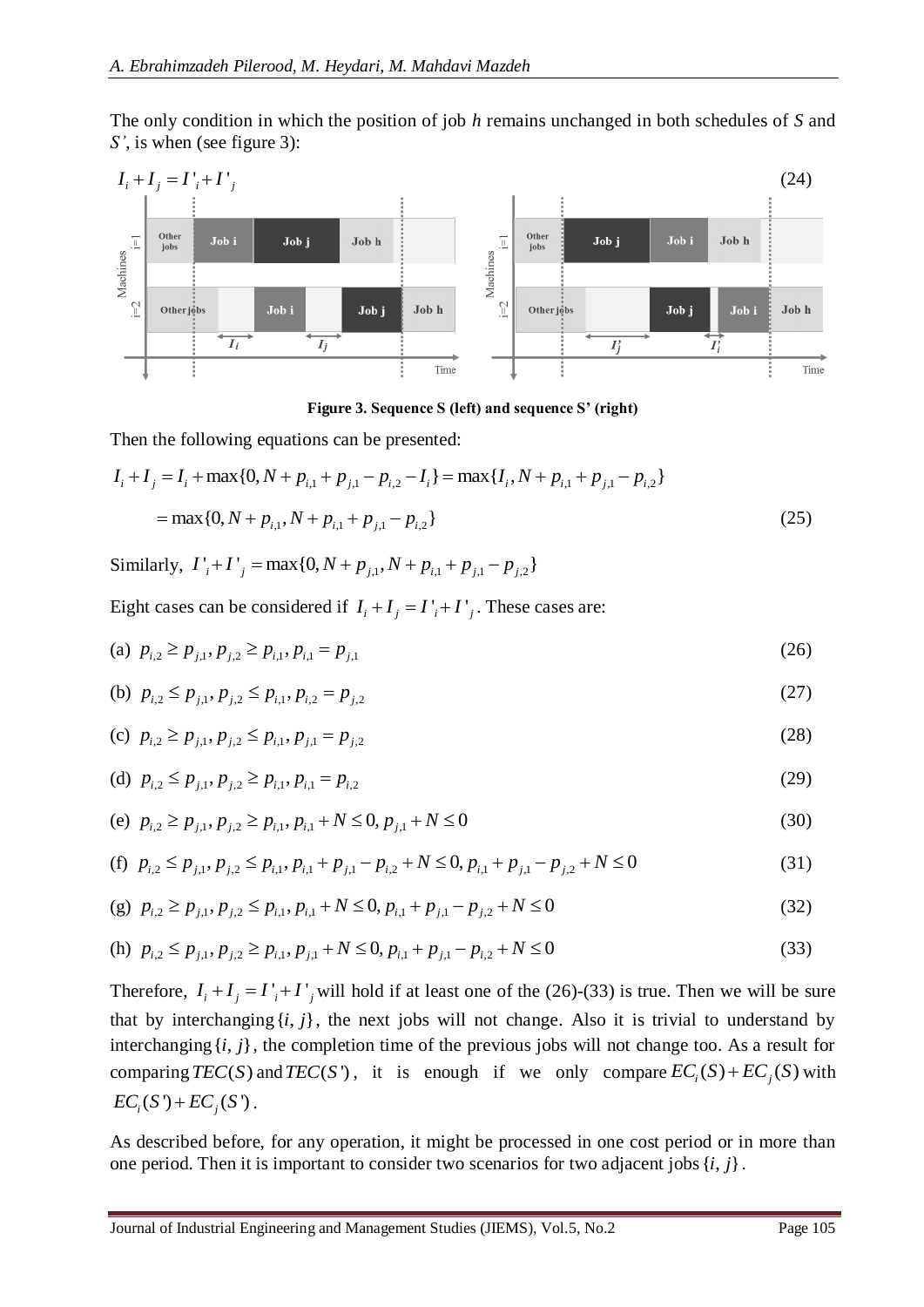In the first scenario, all operations of the jobs *i* and *j* will be processed within one cost period. In the latter scenario, at least some operations will be processed across two adjacent cost periods.

**Lemma 1.** Under condition (24), if a pair of adjacent jobs  $\{i, j\}$  are processed completely in one cost period, it means there exist one cost period  $\exists k \in P | t_k \le c_{i,1} - p_{i,1}, c_{j,2} \le t_{k+1}$ , then  $TEC(S) = TEC(S')$ .

**Proof.** Under condition (24), for comparing  $TEC(S)$  and  $TEC(S')$ , it is enough if we only compare  $EC_i(S) + EC_j(S)$  with  $EC_i(S') + EC_j(S')$ . As the processing time and resource demand of jobs are not dependent on their position, then if  $\{i, j\}$  are processed completely in one cost period, the resource cost will remain unchanged during processing. As a result  $TEC(S) = TEC(S')$ .

**Lemma 2.** Under condition (24), if for a pair of adjacent jobs  $\{i, j\}$ , at least some operations will be processed across two adjacent cost periods, i.e. there exist one cost period  $\exists k \in P \mid t_k \leq c_{i,1} - p_{i,1}, c_{j,2} \geq t_{k+1}, c_{j,2} \leq t_{k+2},$  then  $TEC(S) \leq TEC(S')$  if  $q_{i,1} \geq q_{j,1}, q_{i,2} \geq q_{j,2}$  and  $f_{k+1} \geq f_k$ .

**Proof.** As the energy demand of both operations of job *i* are more than the energy demand of both operations of job *j*, then by processing high consuming operations in the less expensive cost period, total energy cost will be less, then  $TEC(S) \leq TEC(S')$ .

**Lemma 3.** Under condition (24), if for a pair of adjacent jobs  $\{i, j\}$ , at least some operations will be processed across two adjacent cost periods, then  $TEC(S) \leq TEC(S')$  if and only if  $EC_i(S) + EC_i(S) \leq EC_i(S') + EC_i(S')$ .

**Proof.** Under condition (24), for comparing  $TEC(S)$  and  $TEC(S')$ , it is enough if we only compare  $EC_i(S) + EC_j(S)$  with  $EC_i(S') + EC_j(S')$ .

**Lemma 4.** If for a pair of adjacent jobs  $\{i, j\}$ , they both are needed to process in the last cost period, it means  $t_K \leq c_{i,1} - p_{i,1}$ , then  $TEC(S) = TEC(S')$ . It means interchanging jobs which are placed at the last cost period, does not change total resource cost, even if condition (24) does not hold.

**Proof.** At the last cost period, even if by interchanging jobs  $\{i, j\}$  the next jobs move forward or backward, they will not effect on total energy cost because they will be again in a same cost period.

Lemma 5. Based on Fang et al. (2016), on single machine, if cost periods are sorted in nondecreasing order of resource costs, it means  $f_1 \le f_2 \le ... \le f_k$ , then the sequence which is sorted by non-increasing order of resource demand, i.e. Highest Resource Demand (HRD Rule), have the least total energy cost on the machine.

#### **6. Branch and Bound procedure**

#### *Calculating Lower bound*

In this subsection, a lower bound is established to accelerate the search process of the branch-andbound algorithm. Let  $S^{(t)} = (\pi, \pi^c)$  denote a sequence in which  $\pi$  contains a set of scheduled jobs and  $\pi^c$  considers the remaining unscheduled jobs at time *t*. For each scheduled job  $j \in \pi$ , energy cost can be easily calculated by considering processing time and energy demand of operations and energy price of the periods which job *j* is processed in them.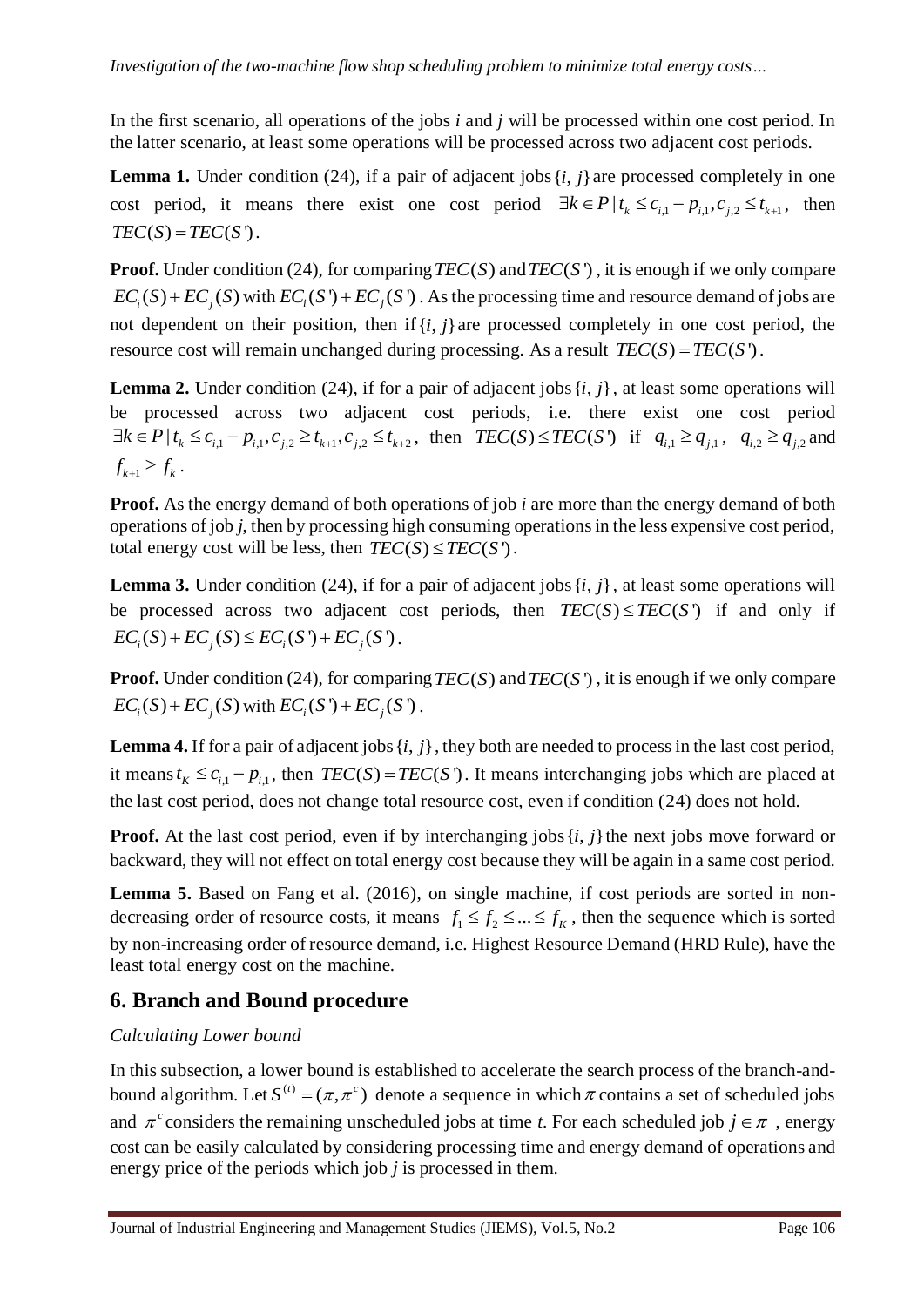For calculating lower bound of unscheduled jobs, the basic idea is to generate two new time horizons one for each machine.

By sorting new time horizons in non-decreasing order of their resource price, we can make the prerequisite conditions of lemma 5. Then for each machine, operations will be sorted according to HRD rule and their corresponding energy costs will be calculated. Let  $t_i^{(i)} = \sum p_{i,i}$  and

 $C_2^{(t)} = \max_{j \in \pi} [c_{j,2}]$  $t_{2}^{c}$  = max<sub>l</sub> $c$  $=\max_{i \in \pi} [c_{i,2}]$ . Also let  $k_1^{(t)}$  and  $k_2^{(t)}$  to be the first  $k \in P$  that  $t_{k_1^{(t)}}$  $t_1$  >  $tt_1^{(t)}$  $t_{k_1^{(t)}} > t t_1^{(t)}$  and  $t_{k_2^{(t)}}$  $t_1$  >  $tt_2^{(t)}$  $t_{k_2^{(t)}} > t t_2^{(t)},$ 

respectively. These are the first cost periods after scheduled jobs on the first and second machine. Now two new cost periods of  $k_1^{\text{new}}$  and  $k_2^{\text{new}}$  will be defined with a start times of  $t_{k_1}$  $\theta_{\text{new}} = t t_1^{(t)}$  $t_{k_1}^{\phantom{m}new} = t t_1^{(t)}$  and

$$
t_{k_2^{\text{new}}} = tt_2^{(t)}, \text{ resource cost of } f_{k_1^{\text{new}}} = f_{(k_1^{(t)}-1)} \text{ and } f_{k_2^{\text{new}}} = f_{(k_2^{(t)}-1)}.
$$

According to Lemma 5, if we assume cost periods in increasing form of their energy price (i.e. *fk*), a sequence with HRD rule is optimal. So for computing lower bound of remaining unscheduled jobs on each machine, two new time horizons are defined as  $[k \in P | t_k > t t_1^{(t)}, k_1^{new}]$  and  $[k \in P | t_k > t t_2^{(i)}, k_2^{new}]$  for the first and second machine respectively. Finally, cost periods are sorted in non-decreasing order of cost periods' resource price.

Then the energy cost (EC) of each job on each machine in the new time horizon ( $EC_{j,l}^{new}$ ) will be calculated according to HRD rule. This will be the least possible resource cost for unscheduled operations, and can be seen as a lower bound.

Thus, the final lower bound on the total resource costs of sequence  $S^{(t)}$  based on  $\pi$  scheduled jobs is:

$$
LB(S^{(t)}) = \sum_{j \in \pi} EC_j + \sum_{j \in \pi^c} EC_{j,1}^{new} + \sum_{j \in \pi^c} EC_{j,2}^{new}
$$
\n(34)

Figure 4 shows how new cost periods for machine one and two can be created. These new cost periods are made based on an existing partial sequence of 1-2-3 for the aforementioned example, i.e. the one with six jobs and three cost periods.



**Figure 4. Existing partial sequence (up) and new cost periods for jobs on machine one (down-left) and new cost periods for jobs on machine two (down-right) for calculating lower bounds**

*j*  $\epsilon$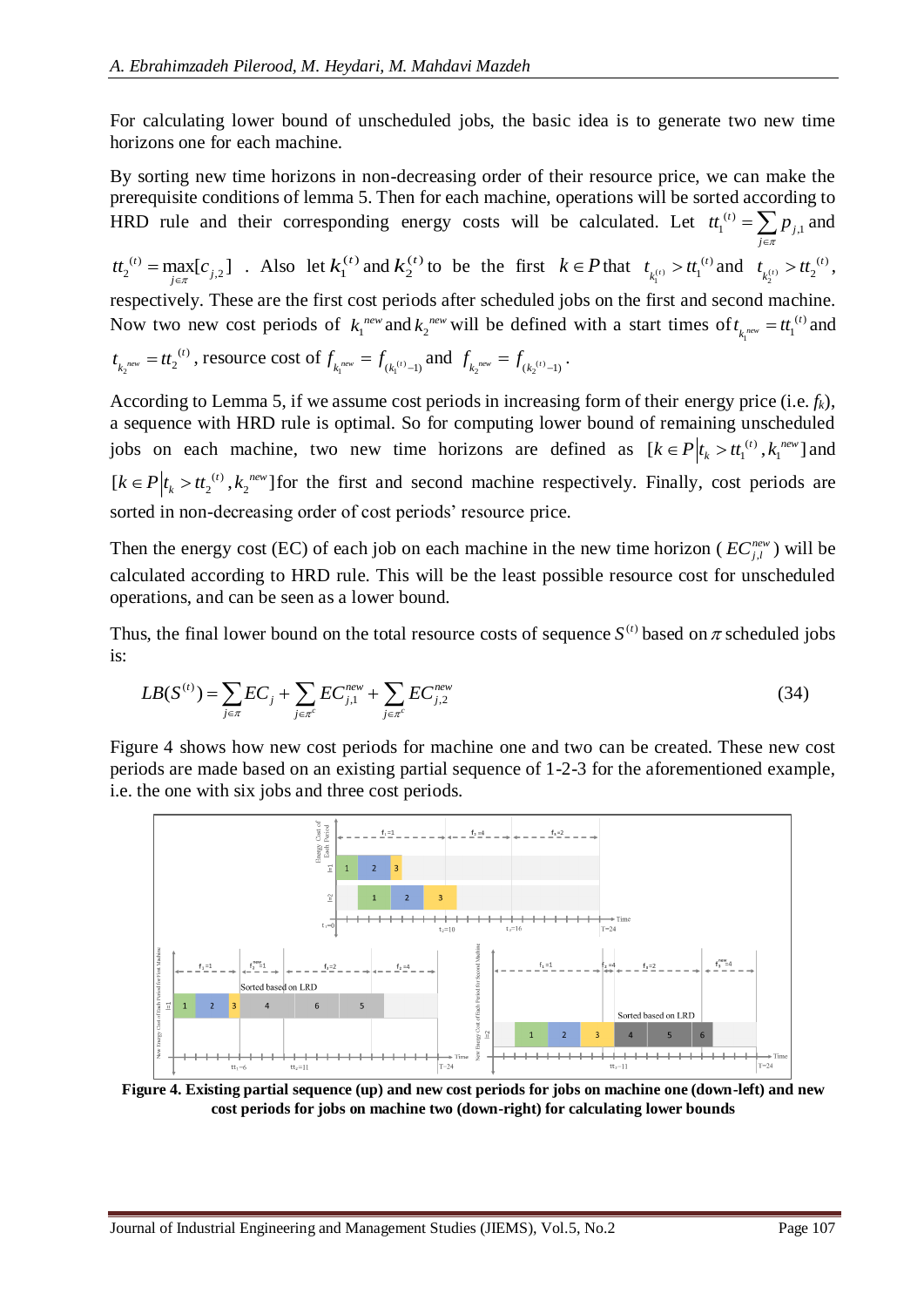#### *Branch and Bound steps*

This section describes the B&B algorithm suggested in this study. In the B&B algorithm, a node represents a partial schedule that is to be placed at the front part of a complete schedule. In fact, jobs are sequenced from front to back, i.e., the one that is in the first position of an optimal schedule is first determined, then the one immediately after it, and so on so the contribution of the scheduled jobs to the overall total resource cost will be known exactly.

Each node in the B&B tree corresponds to a partial schedule, and a lower bound is computed for each node. The B&B algorithm also uses the dominance properties given in Lemma (1-5), and nodes will be fathomed by partial schedules that are dominated by other partial schedule(s) (corresponding to other nodes) as follows:

For each node generated in the B&B algorithm, we check whether the last two jobs of partial sequence are within the last cost period or not. If they are placed in the last cost period, we just add other remaining jobs to the sequence in an arbitrary order, and calculate total energy cost. In fact, we will treat to that node similar to a leaf node.

If such node does not exist, we will check whether one of the conditions(26-33) is satisfied. If the condition is satisfied, we will check if conditions of lemma 1 is satisfied, then to break ties, the node will be fathomed if the processing time of the new added job on the first machine is more than the processing time of the previous job on the first machine.

If conditions of lemma 2 is satisfied, then we will fathom the node if  $q_{i,1} \ge q_{j,1}$ ,  $q_{i,2} \ge q_{j,2}$  and  $f_{k+1} \ge f_k$  while indices of *j* and *i* correspond to the new added job and the previous job, respectively.

Finally if conditions of lemma 3 is satisfied, we will calculate  $EC_i + EC_j$  then we will interchange jobs *i* and *j* and again calculate  $EC'_{i} + EC'_{j}$  while indices of *j* and *i* correspond to the new added job and the previous job, respectively. The node will be fathomed if  $EC_i + EC_j \geq EC_i + EC_j$ .

To select a node from which to generate branches, the depth-first rule is employed in the algorithm. In other words, a node with the most jobs in the corresponding partial schedule is selected for branching. The branch systematically is worked down until it is either eliminated by virtue of dominance properties, the lower bound or reaches a leaf node. Figure 5 shows overall structure of branching for the aforementioned example.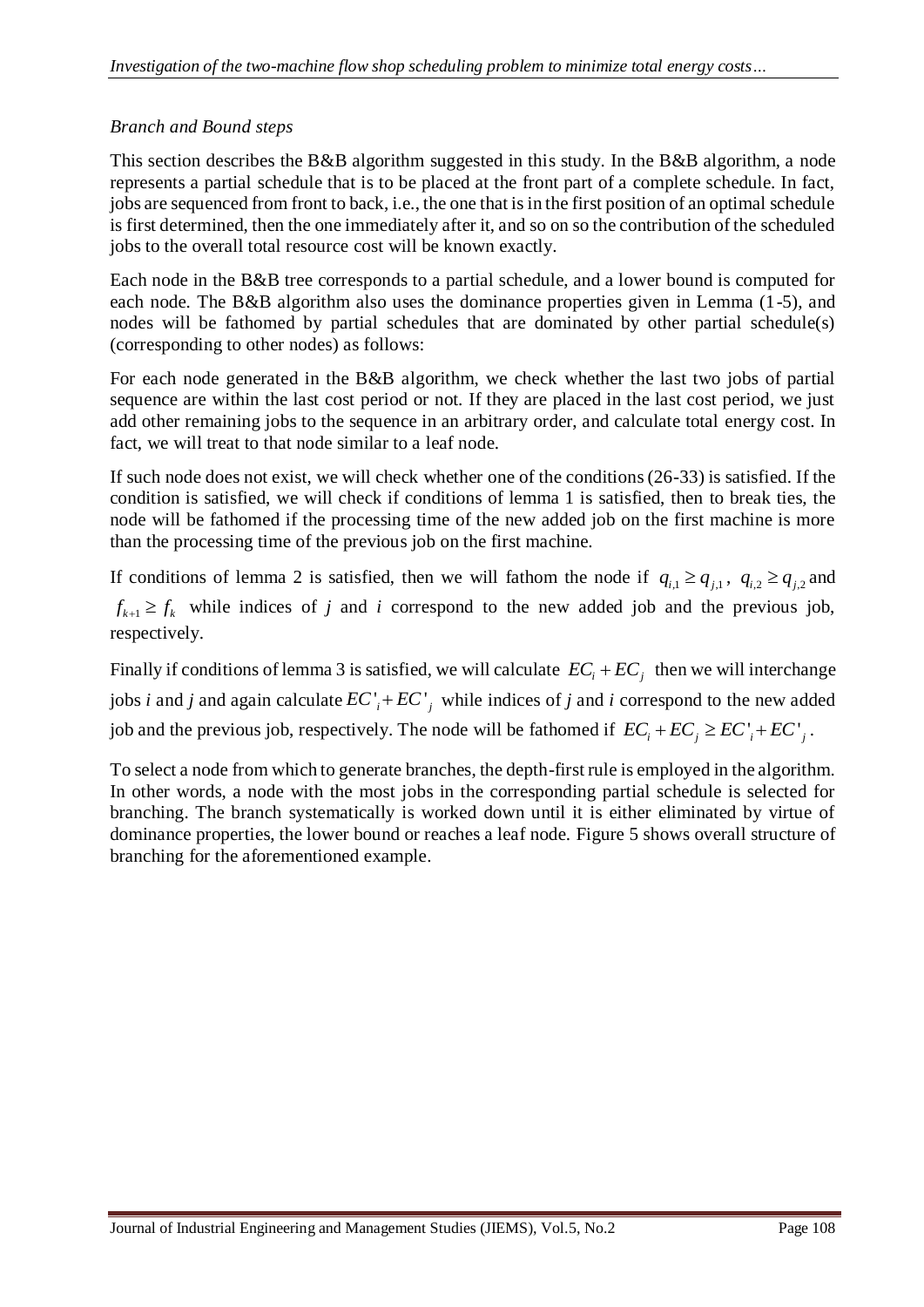

**Figure 5. An overall structure of branching for the example with six jobs**

The initial incumbent sequence will be generated by a greedy heuristic algorithm which assigns jobs to cost periods with the lowest cost. It will be replaced whenever a new better solution is found in the procedure of B&B.

#### **7. Computational experiments**

A computational experiment is conducted to test the effectiveness of the proposed B&B algorithm. The experiment is conducted over various problem sizes of *n* and *K*. The processing times and resource demands of jobs are generated randomly from discrete uniform distribution with a range of one to ten and with a range of one to five, respectively. Then based on the procedure suggested by Kim (1993), the maximum make span is calculated and put as the value for *T*. Then the time horizon is split into *K* time periods with same duration. Energy price of each period is generated from discrete uniform distribution with a range of one to five. For testing performance of MILP model, different problem size as a combination of job numbers for two cost period numbers of 3 and 5, are considered. Ten replications are produced for each combination of *n* and *K* results in a total of 120 problems to be tested on CPLEX solver and run on a PC 2.4 GHz CPU with 4 GB RAM. The computational results on the average and maximum CPU time are shown in table 3. A problem is considered not solved if CPLEX takes more than 3,600 seconds of CPU time.

| Table 3. Results of MILP for different problem sizes |                            |                        |                    |  |  |  |  |  |
|------------------------------------------------------|----------------------------|------------------------|--------------------|--|--|--|--|--|
| <b>Job Numbers</b>                                   | <b>Cost Period Numbers</b> | Average CPU Time [Sec] | Max CPU Time [Sec] |  |  |  |  |  |
|                                                      | 3                          | 0.70                   | 1.22               |  |  |  |  |  |
| 5                                                    | 5                          | 5.28                   | 10.84              |  |  |  |  |  |
|                                                      | 3                          | 2.51                   | 4.20               |  |  |  |  |  |
| 6                                                    | 5                          | 36.86                  | 81.60              |  |  |  |  |  |
| 7                                                    | 3                          | 10.34                  | 20.50              |  |  |  |  |  |
|                                                      | 5                          | 278.65                 | 484.00             |  |  |  |  |  |
|                                                      | 3                          | 35.36                  | 60.00              |  |  |  |  |  |
| 8                                                    | 5                          | Not Solved             | Not Solved         |  |  |  |  |  |
|                                                      | 3                          | 76.75                  | 100.00             |  |  |  |  |  |
| 9                                                    | 5                          | Not Solved             | Not Solved         |  |  |  |  |  |
|                                                      | 3                          | 1,322.00               | 2,800.00           |  |  |  |  |  |
| 10                                                   | 5                          | Not Solved             | Not Solved         |  |  |  |  |  |
|                                                      |                            |                        |                    |  |  |  |  |  |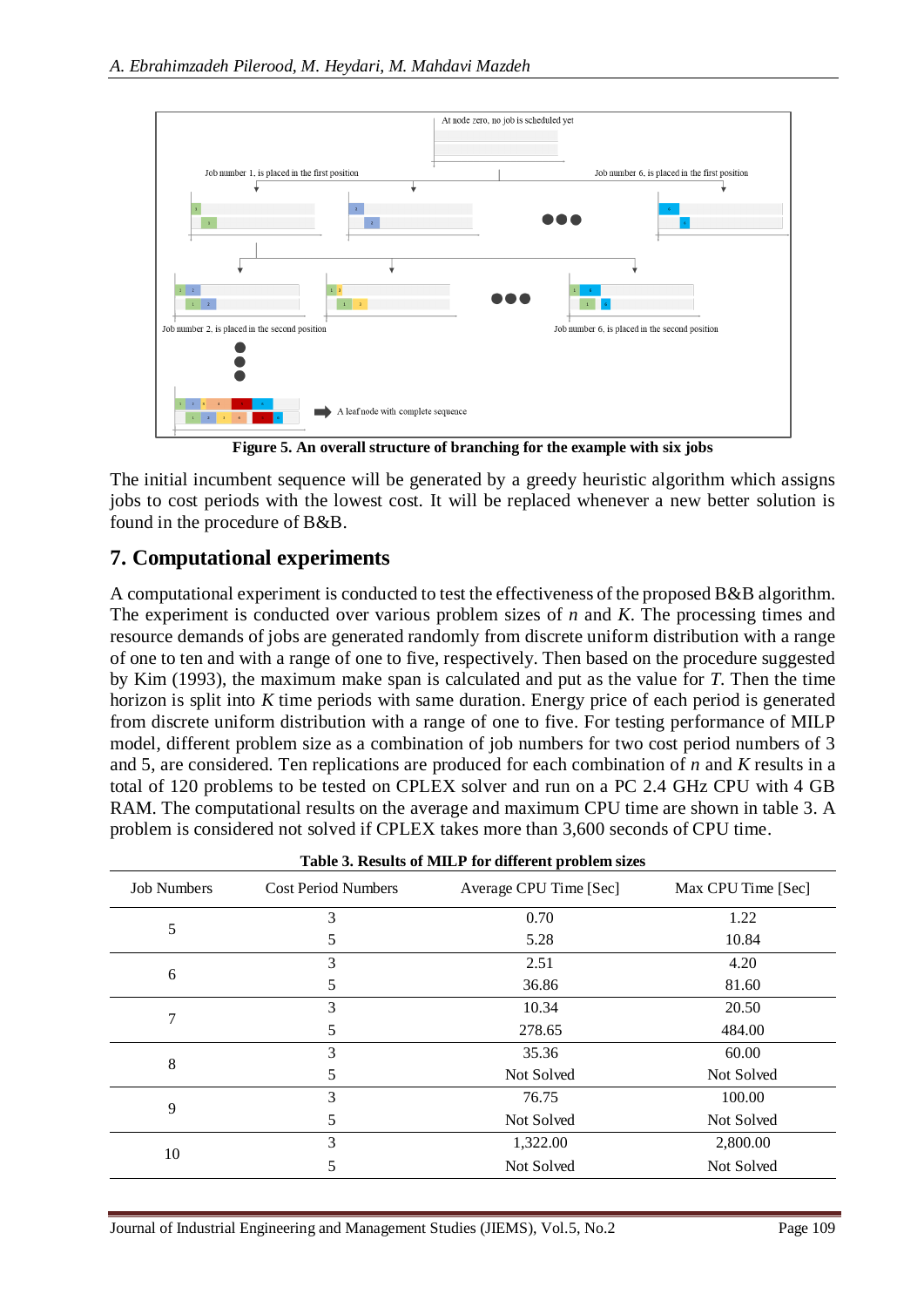For testing performance of B&B algorithm, different problem size as a combination of job numbers and cost period numbers are considered. Ten replications are produced for each combination of *n* and *K* and as a result, a total of 180 problems are tested. The algorithms are coded in MATLAB 2012a and run on a PC 2.4 GHz CPU with 4 GB RAM. The computational results on the number of problems solved, the average CPU times and the average number of nodes processed are shown in table 4. Also average percentage of total processed nodes to total complete nodes, i.e. number of nodes in search without fathoming, average percentage of fathomed nodes to total processed nodes and average percentage of nodes fathomed by dominance rules are presented in table 4. A reasonable time for solving a problem is set at 3,600 seconds. A problem is considered not solved if an algorithm takes more than 3,600 seconds of CPU time.

|                       | Cost<br><b>Period</b><br><b>Numbers</b> | <b>Number</b><br><b>Solved</b> | Average<br><b>CPU</b><br><b>Time</b> | Average<br><b>Total</b><br><b>Nodes</b> | <b>Average Percentage of</b>                      |                                                          |                                                         |
|-----------------------|-----------------------------------------|--------------------------------|--------------------------------------|-----------------------------------------|---------------------------------------------------|----------------------------------------------------------|---------------------------------------------------------|
| Job<br><b>Numbers</b> |                                         |                                |                                      |                                         | <b>Total Nodes</b><br>to Complete<br><b>Nodes</b> | <b>Fathomed</b><br><b>Nodes to Total</b><br><b>Nodes</b> | <b>Fathomed by</b><br><b>Domination</b><br><b>Rules</b> |
|                       | 3                                       | 10                             | 0.049                                | 104                                     | 50.0%                                             | 67.0%                                                    | 9.7%                                                    |
| 5                     | 5                                       | 10                             | 0.092                                | 164                                     | 80.0%                                             | 53.3%                                                    | 4.7%                                                    |
|                       | 8                                       | 10                             | 0.154                                | 201                                     | 95.0%                                             | 52.0%                                                    | 0.0%                                                    |
|                       | 3                                       | 10                             | 1.358                                | 2,728                                   | 31.5%                                             | 69.0%                                                    | 21.3%                                                   |
| 7                     | 5                                       | 10                             | 1.211                                | 1,682                                   | 19.4%                                             | 70.0%                                                    | 8.2%                                                    |
|                       | $8\,$                                   | 10                             | 4.063                                | 4,120                                   | 47.6%                                             | 61.5%                                                    | 0.4%                                                    |
|                       | 3                                       | 10                             | 129.0                                | 205,180                                 | 3.3%                                              | 83.8%                                                    | 26.6%                                                   |
| 10                    | 5                                       | 10                             | 662.4                                | 720,300                                 | 11.6%                                             | 73.0%                                                    | 17.2%                                                   |
|                       | 8                                       | 10                             | 475.6                                | 345,832                                 | 5.6%                                              | 74.6%                                                    | 2.7%                                                    |
|                       | 3                                       | 8                              | 434.2                                | 703,378                                 | 0.1%                                              | 87.0%                                                    | 33.9%                                                   |
| 12                    | 5                                       | $\overline{4}$                 | 197.0                                | 190,170                                 | 0.0%                                              | 87.7%                                                    | 17.8%                                                   |
|                       | 8                                       | 1                              | 231.1                                | 129,122                                 | 0.0%                                              | 85.6%                                                    | 0.4%                                                    |
|                       | 3                                       | 5                              | 70.4                                 | 95,135                                  | 0.0%                                              | 94.3%                                                    | 20.4%                                                   |
| 14                    | 5                                       | 2                              | 172.6                                | 171,264                                 | 0.0%                                              | 90.0%                                                    | 28.7%                                                   |
|                       | 8                                       | $\Omega$                       |                                      |                                         |                                                   |                                                          |                                                         |
|                       | 3                                       | $\overline{7}$                 | 690.1                                | 959,185                                 | 0.0%                                              | 91.4%                                                    | 35.6%                                                   |
| 15                    | 5                                       | 4                              | 530.6                                | 444,287                                 | 0.0%                                              | 85.7%                                                    | 21.9%                                                   |
|                       | 8                                       | 1                              | 427.4                                | 236,172                                 | 0.0%                                              | 85.2%                                                    | 15.0%                                                   |

**Table 4. Results of B&B algorithm for different problem sizes**

#### **8. Conclusion**

This paper addresses two-machine flow shop scheduling problem where cost of energy use depends on time intervals at which operations are processed. The objective is to minimize the total energy cost of producing all jobs. The problem is reduced to a mixed integer linear programming (MILP). Two types of the schedule are considered: (a) the inserted idle time between operations is permitted; (b) the operation on machine must start without delay as soon as the machine and the operation are available. For the type (a), a new time-interval based mixed integer mathematical model is presented, while for type (b) a branch-and-bound algorithm has been suggested. An efficient mechanism to calculate lower bound based on given partial sequence of jobs and several dominance properties have been suggested to accelerate the search procedure of the algorithm. Based on results, the proposed algorithms can optimally schedule jobs in small size samples but by increasing the number of jobs from 15 and cost periods from 3, the performance of branch-andbound has been decreased.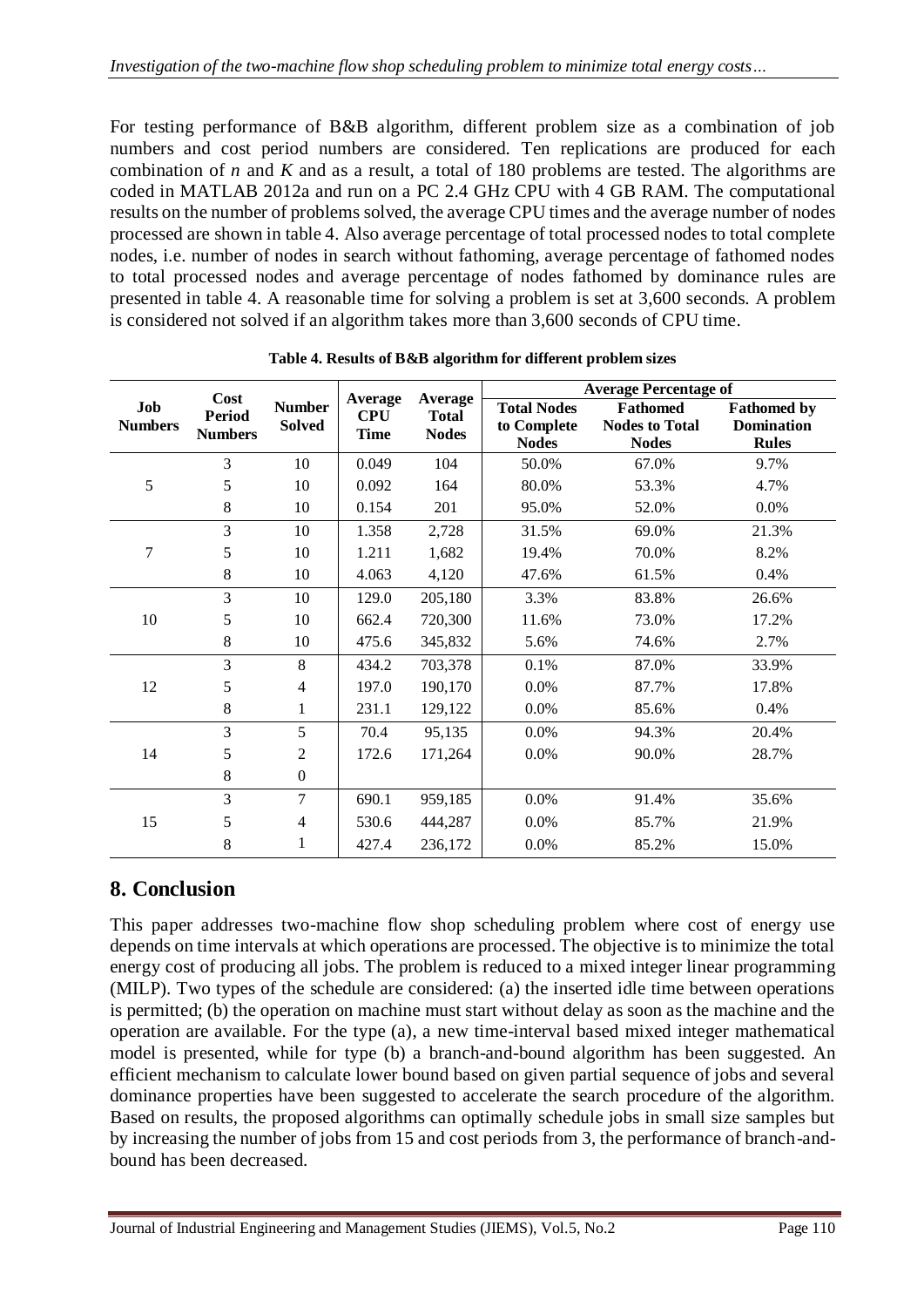The time interval based integer programming adopted here guarantees the global optimum but is time consuming. It is worthwhile to investigate heuristic algorithms which can identify close-tooptimal solutions with much shorter computational times. Also efforts are needed to advance the problem formulation to study other objective functions beside total energy costs and consider a multi objective approach for solving the problem.

### **References**

Aghelinejad, M., Ouazene, Y., and Yalaoui, A., (2016). "Machine and production scheduling under electricity time varying prices", In Industrial Engineering and Engineering Management (IEEM), IEEE International Conference on, pp. 992-996.

Che, A., Lv, K., Levner, E., and Kats, V., (2015). "Energy consumption minimization for single machine scheduling with bounded maximum tardiness". In Networking, Sensing and Control (ICNSC), IEEE 12th International Conference on, pp. 146-150.

Che, A., Zeng, Y., and Lyu, K., (2016). "An efficient greedy insertion heuristic for energy-conscious single machine scheduling problem under time-of-use electricity tariffs", *Journal of Cleaner Production*, Vol. 129, pp. 565-577.

Chen, L., Megow, N., Rischke, R., Stougie, L., and Verschae, J., (2015). "Optimal algorithms and a PTAS for cost-aware scheduling". In International Symposium on Mathematical Foundations of Computer Science (pp. 211-222). Springer Berlin Heidelberg.

Ding, J. Y., Song, S., Zhang, R., Chiong, R., and Wu, C. (2016). "Parallel Machine Scheduling Under Time-of-Use Electricity Prices: New Models and Optimization Approaches. IEEE Transactions on Automation Science and Engineering, Vol. 13, No. 2, pp. 1138-1154.

Fang, K., Uhan, N. A., Zhao, F., and Sutherland, J. W., (2016). "Scheduling on a single machine under time-of-use electricity tariffs", *Annals of Operations Research*, Vol. 238, pp. 199-227.

Gong, X., De Pessemier, T., Joseph, W., and Martens, L., (2015). "An energy-cost-aware scheduling methodology for sustainable manufacturing", Procedia CIRP, 29, pp.185-190.

González, M. A., Oddi, A., and Rasconi, R., (2015). "A multi-objective memetic algorithm for solving job shops with a non-regular energy cost", *aint S ing an*, Vol. 15.

Jozefowska, J., (2007). *Just-in-time scheduling: models and algorithms for computer and manufacturing systems* (Vol. 106). Springer Science & Business Media.

Kanet, J. J., and Sridharan, V., (2000). "Scheduling with inserted idle time: problem taxonomy and literature review", *Operations Research*, Vol. 48, No. 1, pp. 99-110.

Kim, Y. D., (1993). "A new branch and bound algorithm for minimizing mean tardiness in two-machine flow shops", *Computers & Operations Research*, Vol. 20, No. 4, pp. 391-401.

Liu, Y., Dong, H., Lohse, N., Petrovic, S., and Gindy, N., (2014). "An investigation into minimising total energy consumption and total weighted tardiness in job shops", *Journal of Cleaner Production*, Vol. 65, pp. 87-96.

Liu, C. H., and Huang, D. H., (2014). "Reduction of power consumption and carbon footprints by applying multi-objective optimisation via genetic algorithms", *International Journal of Production Research*, Vol. 52, No. 2, pp. 337-352.

Luo, H., Du, B., Huang, G. Q., Chen, H., and Li, X., (2013). "Hybrid flow shop scheduling considering machine electricity consumption cost", *International Journal of Production Economics*, Vol. 146, No. 2, pp. 423-439.